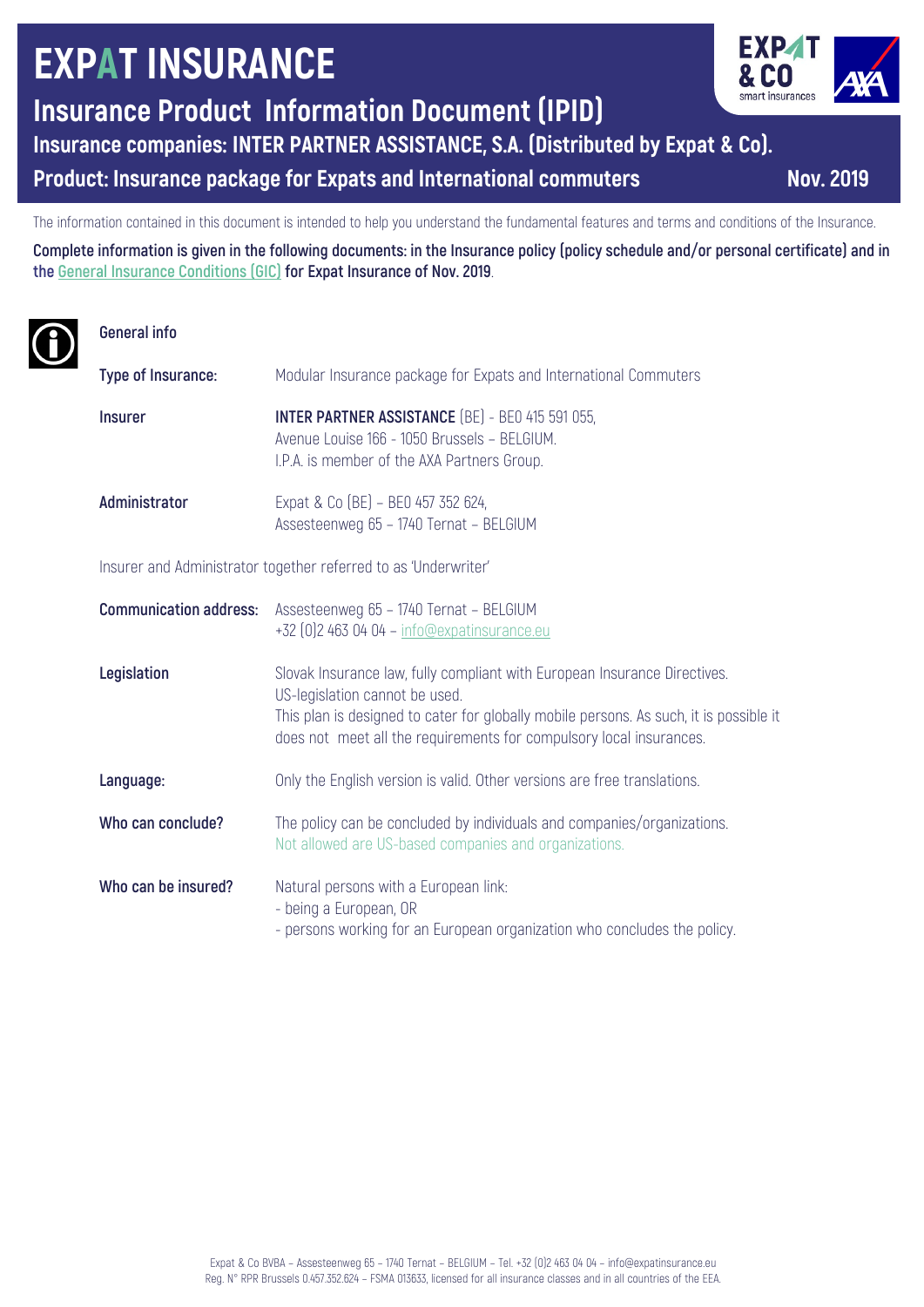

#### **What can be covered?**

- $\checkmark$  Module 1: Health insurance
- (Inpatient, Outpatient, Dental/Optical costs as defined in the Benefits Guide in our GIC
- $\checkmark$  Module 2: Expat Assistance & Travel Assistance (Repatriation, early return, extended stay, legal assistance ...) Optional: Travel Cancellation/Interruption
- $\checkmark$  Module 3: Personal and Income protection (Accident insurance and illness insurance)
- $\checkmark$  Module 4: Personal belongings on the move (Household content, all risk valuables, baggage)
- $\checkmark$  Module 5: Private Liability (non-contractual liability), Tenant liability (contractual liability towards the landlord), legal assistance.



#### **What is not covered?**

- **x** Any illness/injury/event which occurred before the beginning of the insurance period,
- **x** Direct/indirect involvement in war, invasions, riots, lock-outs, use of weapons, criminal acts,
- **x** Alcohol and drugs abuse. Active engagement in fights,
- **×** Recklessness, severe negligence. (Attempted) suicide. Dangerous sports, unless otherwise stated,
- **x** In case of sanctions against the country of nationality of the insured person or customer.
- **× Medical:** Treatments not consistent with diagnose, customary treatments, medical standards, or provided by non-licensed medical personnel or first degree relatives,
- **× Medical:** costs that can be claimed on the strength of a Social Security scheme (if any).
- **× Medical:** contraception, venereal diseases, sterilizations,
- **x Medical:** Vaccinations that should be taken before leaving,
- **x** Dental: set of teeth already in a bad condition at effective date, bleaching and other cosmetic treatments,
- O **Travel Cancellation** following chronic diseases, natural disasters, traffic problems, bad condition of private car
- **x Accident insurance:** children < 6 years (only for risk of death by accident)
- **x Personal and Income protection:** drivers < 25 years of motorcycles > 50 cc, and
- \* Death by Accident: aviation risk, unless otherwise stated,
- **x Goods** left unattended and/or confiscated, cash and values, motor vehicles, collections,
- O **Goods** damaged by storm/water in non-standard build construction, wear and tear, vermin,
- **× Private liability:** liability under contract, professional liability, liability subject to a compulsory insurance
- **× Private Liability:** aircrafts, motor vehicles, boats>200 kg, drones>5 kg
- **× Private Liability**: building/rebuilding activity, hunting, horses
- **x Tenant Liability:** damage by vehicles or animals owned or under control of the Insured person
- **x Tenant Liability:** wear and tear, vermin,
- **× Legal Assistance:** claims < 250 €, conflicts between family members, fines, retributions,
- $\times$  For the full list of exclusions see our GIC (Art. 6, 21, 27, 28.3, 31, 42, 49, 53, 56.3)

#### **What are the limitations?**

**!** There is an overall annual limit and limits per cover depending the versions and options.

- **!** There can be a deductible for some costs. Please consult the Benefits Guide in our GIC.
- **!** War zones limited to 14 days after break out, except for health and assistance.
- **!** Mental disorders
- **! Medical care**: free choice of doctor/hospital, except in USA where we have a network in place.
- **! Medical:** under reserve of Medical Underwriting
- **! Medical & Assistance:** Inpatient cover should always be combined with Assistance cover.
- **! Cancellation insurance** is solely valid if concluded within 21 days of booking the travel arrangement.
- **! Accidents**: reduction to 50% for insured persons over 70
- **! Medical & Disability due to Pregnancy Complications:** Pregnancies < 10 month
- **! Death and disability due to Illness:** under reserve of Medical and Financial Underwriting
- **! Death and disability due to Illness:** Age of conclusion: 18 55 years. Max. insured sum can depend per age
- **! Liability:** decreased limits for US